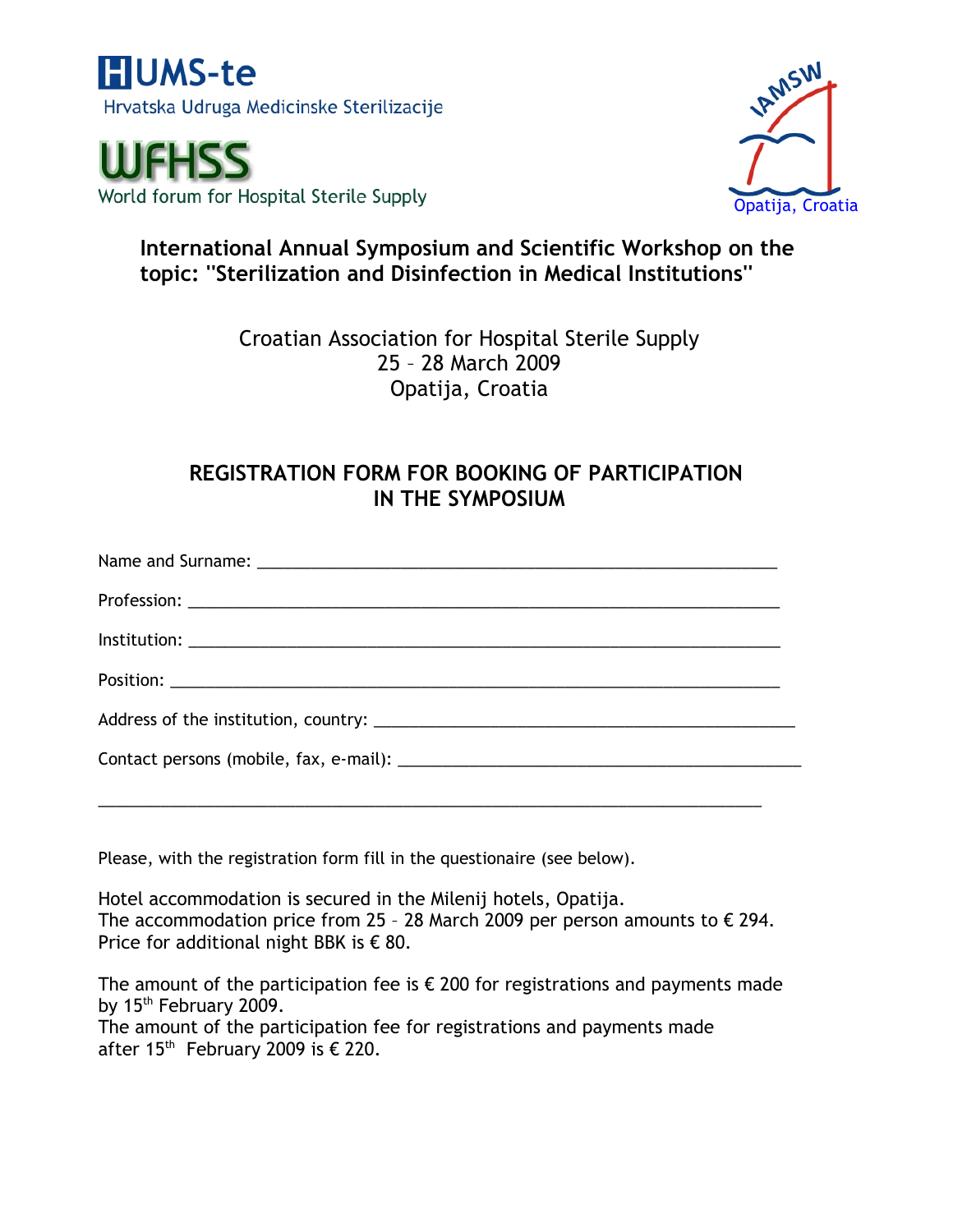### Please, the filled registration forms send to:

e-mail address vturcic@kbc-zagreb.hr, cc. [info@zik90.hr,](mailto:info@zik90.hr) by fax or post mail to:

KBC Zagreb Služba za sterilizaciju i DDD Kišpatićeva 12, Zagreb Tel/Fax: + 385 1 2388 137

#### **Please make your payment to:**

For participants from Croatia: Hrvatska udruga medicinske sterilizacije Savska 41/7 10 000 Zagreb Hrvatska MB 1180789

Raiffeisen bank Austria d.d. Petriniska 59 10 000 Zagreb Hrvatska ŽR: 2484008-1104917284

For participants from abroad: Hrvatska udruga medicinske sterilizacije (Croatian Association for Hospital Sterile Supply) Savska 41/7 10 000 Zagreb Croatia

Raiffeisen bank Austria d.d. Petriniska 59 10 000 Zagreb Croatia SWIFT: RZBHHR2X IBAN: HR5824840081104917284

By payment please specified:

- 1. the registration fee (up to 15.02. or since 15.02.2009.)
- 2. accommodation at the hotel from 25.-28.03.2009.

\_\_\_\_\_\_\_\_\_\_\_\_\_\_\_\_\_\_\_ \_\_\_\_\_\_\_\_\_\_\_\_\_\_\_\_\_\_\_\_\_\_\_\_\_\_\_\_

3. additional night or nights (date/s)

Due to a large interest and the limited number of participants please return the filled in registration form soonest possible.

Date: Signature: Signature: